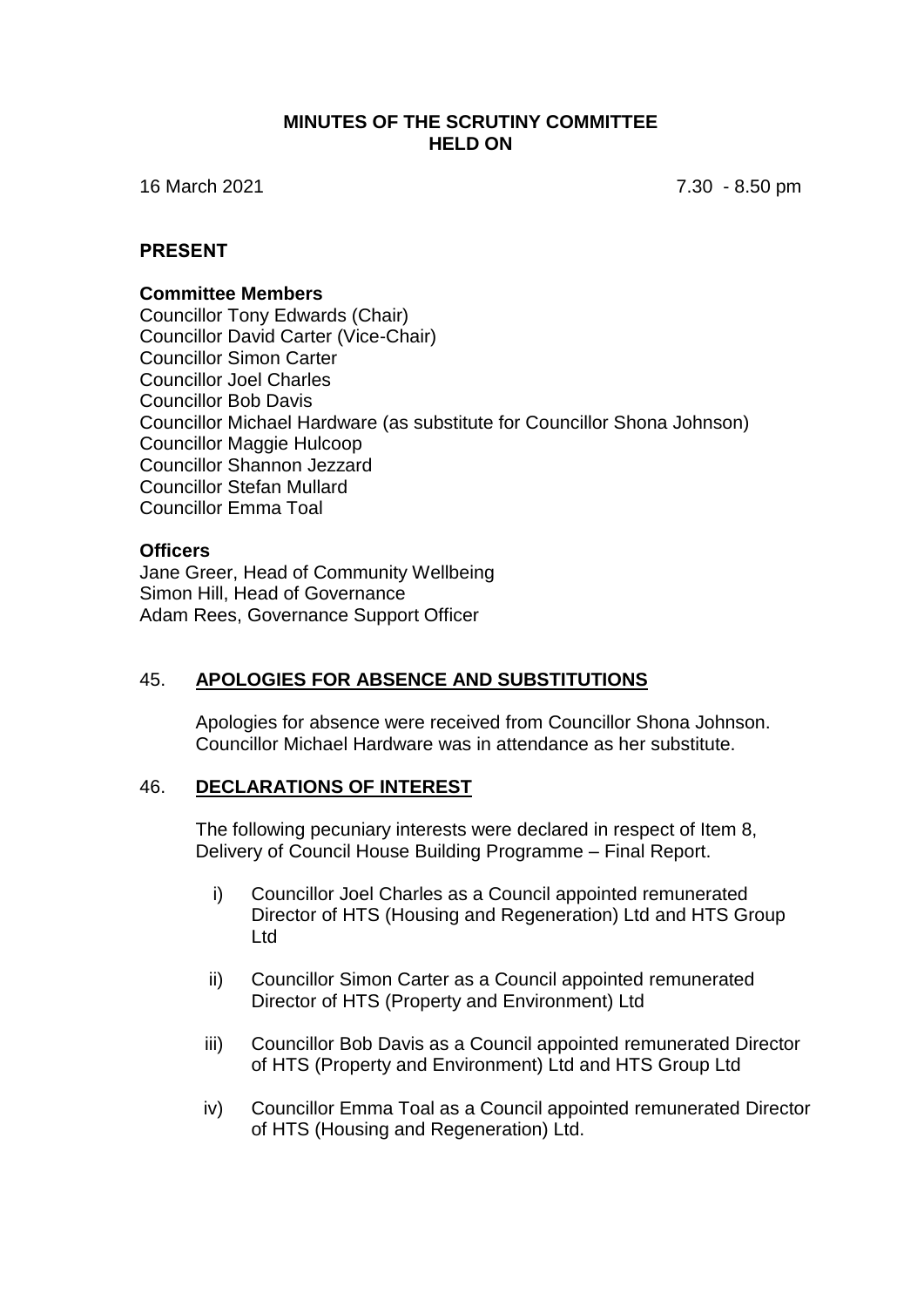Councillor Charles also declared a non-pecuniary interest in Item 9, Policing and Community Safety Annual Review – Recommendation to Cabinet as a Director of a UK and Irish business group which deals with deals with large Government justice service contracts.

## 47. **MINUTES**

**RESOLVED** that the minutes of the meeting held on 9 February 2021 are agreed as a correct record and signed by the Chair.

## 48. **MATTERS ARISING**

None.

## 49. **WRITTEN QUESTIONS FROM MEMBERS OF THE PUBLIC**

None.

#### 50. **WRITTEN QUESTIONS FROM COUNCILLORS**

None.

## 51. **RESPONSES OF THE CABINET TO REPORTS OF THE SCRUTINY COMMITTEE**

None.

# 52. **DELIVERY OF COUNCIL HOUSE BUILDING PROGRAMME - FINAL REPORT**

The Committee received the final report on the review of the delivery of the Council House building programme. The Committee agreed to create an additional recommendation to carry out a review of the Council's learning and development, guidance alongside the appraisal process for staff delivering the Housing Building Programme.

**RESOLVED** that it is recommended to Cabinet that it adopts the recommendations set out in the consultant's report (attached as Appendix A to the original report), along with an additional recommendation to carry out a review of the Council's approach to learning and guidance alongside the appraisal process.

## 53. **POLICING AND COMMUNITY SAFETY ANNUAL REVIEW - RECOMMENDATION TO CABINET**

The Committee discussed recommendations and further action it wished to take following a question and answer session with Essex Police at the previous meeting. The Committee considered recent crime data and agreed to set up a sub group to oversee the scoping of a review into